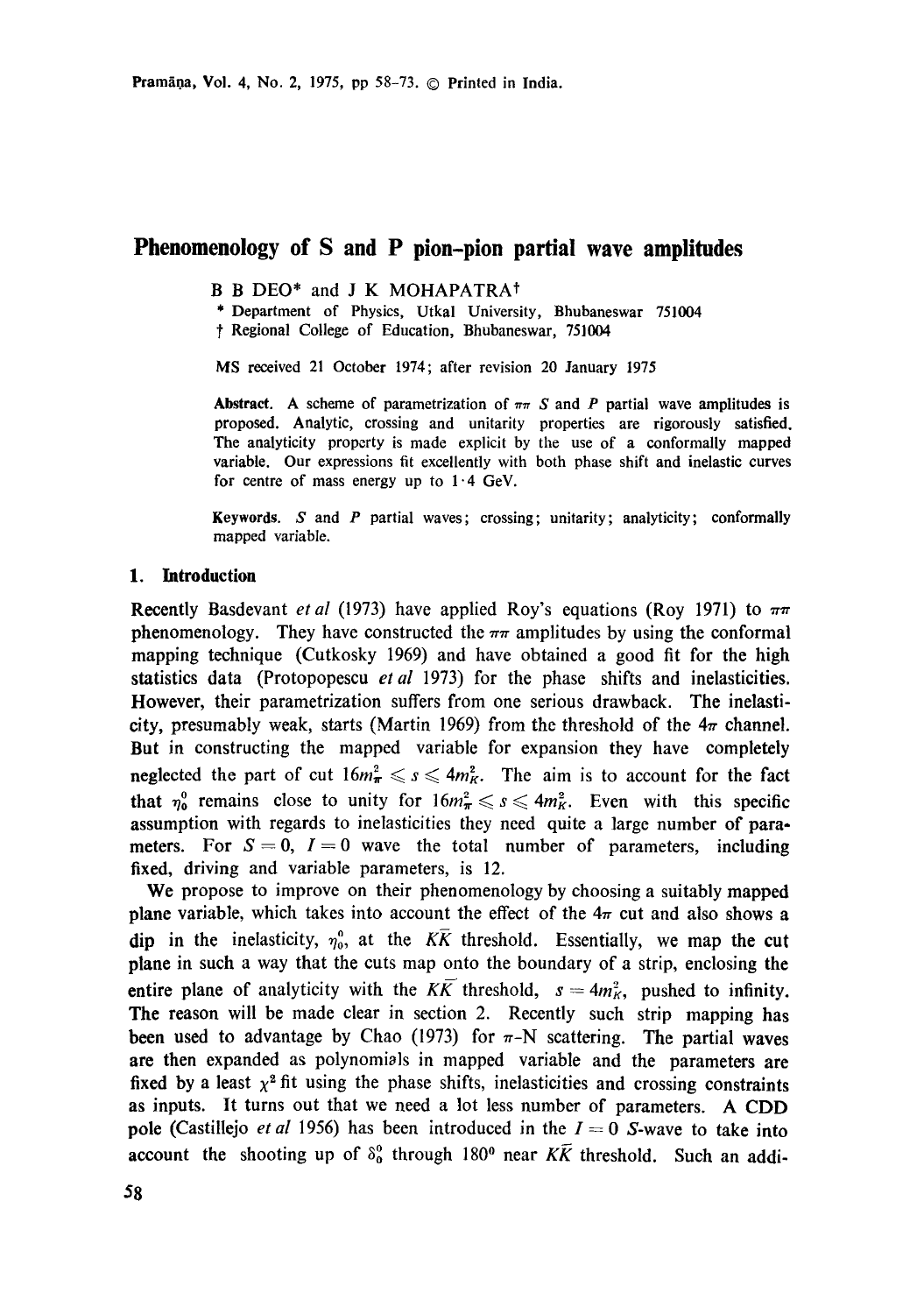tion, after a polynomial expansion of the partial waves in mapped variable seems to be permissible (Atkinson *etal* 1972, Pisut 1970), at least for the S-wave. It has been shown by Atkinson *et al* (1972) that it does not affect the convergence and analytic properties of the expansion. Addition of a CDD pole to  $I = 2$ , S-wave, though possible, is not used here as  $I = 2$  is, perhaps, truely exotic. Results obtained agree well with the experimental data up to 1.4 GeV. An important result of our analysis is that the partial wave amplitudes constructed by us satisfy the unphysical region constraints besides the unitarity constraint of the physical region. So we obtain definite values of scattering lengths and also compute the position of zeroes of the  $I = 0$  and  $I = 2$  S-waves in the unphysical region. Thus, a satisfactory parametrization is obtained for  $0 \le s < 2 \text{ GeV}^2$ .

The plan of the paper is as follows. In section 2 we discuss the scheme of parametrization. Section 3 contains our search procedure. In section 4 we give our results and discussion on the same. A list of theoretical constraints is also added at the end in the form of an appendix along with our calculated values.

## **2. Schemes for parametrization**

Since the *N/D* method (Chew and Mandelstam 1960, Uretsky 1961) linearises **the** nonlinear integral equation derived from tmitarity and the partial wave dispersion relation with a finite number of subtraction, we choose the representation

$$
f_{i}^{I}(s) = \frac{k^{2l} N_{i}^{I}(s)}{1 + N_{i}^{I}(s) D_{i}^{I}(s)}
$$
(1)

where  $N_i^I$  (s) and  $D_i^I$  (s) have only the left hand cut and right hand cut, respectively. To ensure elastic unitarity we define

$$
D'_{1}(s) = H'_{1}(s) + k^{2l} h(s)
$$
 (2)

where  $h(s)$  is the usual Chew-Mandelstam (1960) function

$$
h(s) = \frac{k}{2\sqrt{s}} \left[ \frac{2}{\pi} \log \left( \sqrt{s} + k \right) - i \right]; \quad s \ge 1 \tag{3}
$$

$$
h(s) = \frac{k}{\pi \sqrt{s}} \operatorname{Artg} \frac{\sqrt{s}}{k}; \quad 0 \leqslant s \leqslant 1 \tag{4}
$$

in a unit in which  $s = k^2 + 1$  and as such is a real analytic function whose only singularity is a cut from  $s=1$  to  $s=\infty$ , with discontinuity  $\rho(s)=-k/2 \sqrt{s}$ .  $H<sub>i</sub><sup>I</sup>$  (s) is a meromorphic function except for the right hand inelastic cuts. To construct  $H_1^I(s)$  and  $N_i^I(s)$  we take the help of the optimized polynomial technique due to Cutkosky and Deo (1968  $a, b$ ). In actuality, the technique is to select, from functions of a given class, a rapidly convergent sequence of functions for use in fitting experimental data. The sequence is derived by subjecting the cut s-plane to a conformal mapping, which maps the domain of analyticity of  $f_{\rm I}$  onto the domain of convergence of the polynomial sequence. Cutkosky (1973) and Ciulli (1972) have also shown that the stability of the derived parameters against errors in the data depends directly on the rate of convergence. Therefore, the partial wave thus constructed will converge optimally because no region of analyticity will be left out of the region of convergence by the mapping.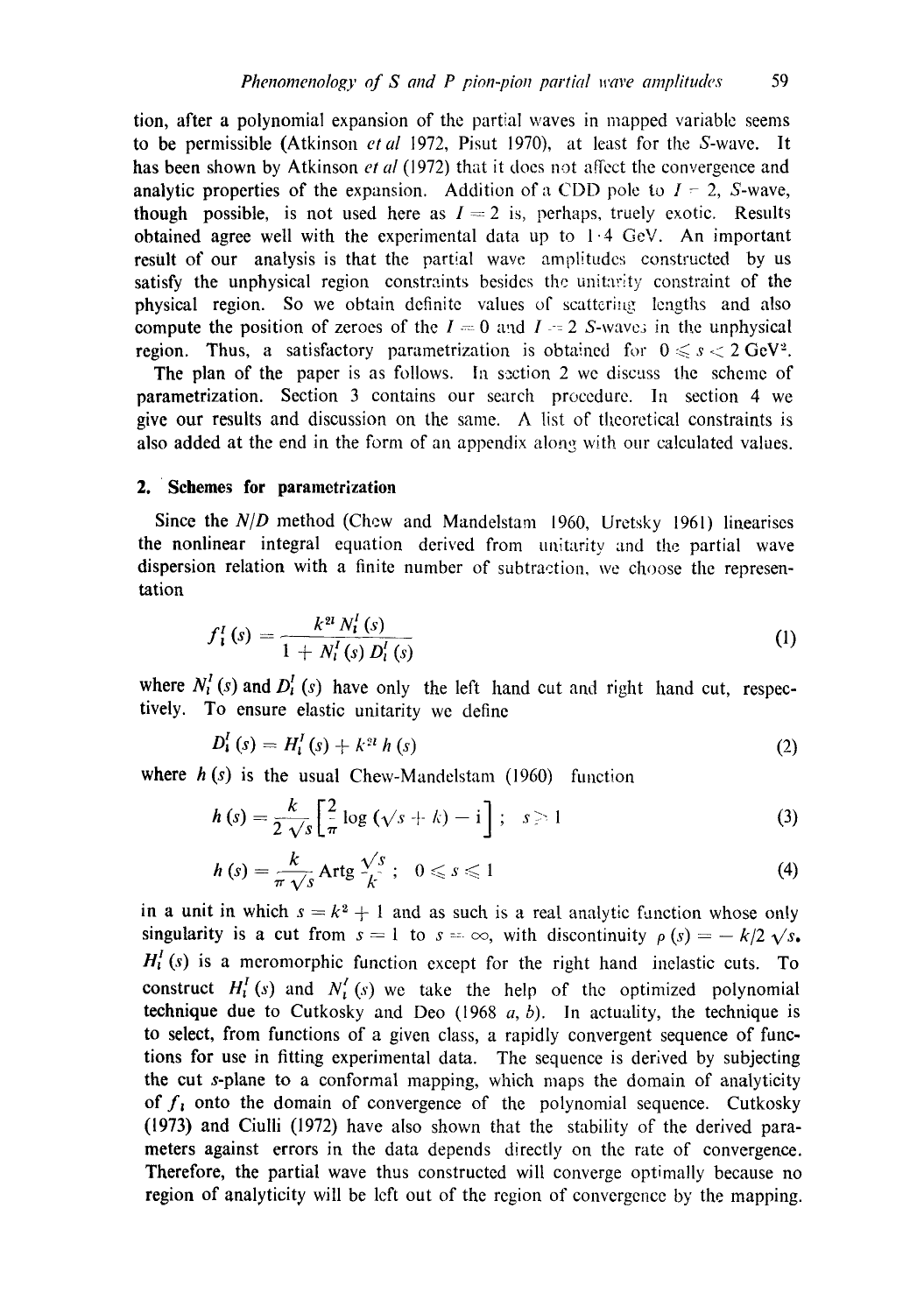## *2. I. Parametrization of H °*

In parametrizing  $H_0^0$  we take explicit account of the fact that the inelastic channel sets in at  $s = 4$ . However  $\eta_0^0$  becomes observably less than unity only after the threshold for the opening up of the  $K\overline{K}$  channel. This effective right hand inelastic cut structure for  $I = 0$  S-wave is shown in figure 1 a.

As a first step to use the optimized polynomial technique we make the simple mapping,

$$
W_1 = \frac{s + s_{K\overline{K}} - 8}{s_{K\overline{K}} - s} \tag{5}
$$

where  $s_{K\bar{K}}$ , though behaves as a free parameter, is still the s value in the vicinity of the  $K\bar{K}$  threshold. This symmetrizes the cuts from  $s = 4$  to  $s = s_{K\bar{K}}$  and from  $s = s_{K\overline{K}}$  to  $s = \infty$  on the real axis of the complex  $W_1$  plane, (figure 1 b). As,

$$
\eta_{\mathbf{0}}^{\mathbf{0}} \approx 1.0; \quad s \leqslant s_{K\widetilde{K}} \tag{6}
$$

it shows that the imaginary part of  $[f_0^0]^{-1}$  for  $s \leq s_{K\overline{K}}$  is very nearly zero except for the elastic unitarity term,

$$
I_{m} \left[ f_{0}^{0} \right]^{-1} = \rho \left( s \right) \tag{7}
$$

This suggests the strip mapping,

$$
{}_{1}Z_{+}=\sin^{-1}W_{1} \tag{8}
$$

This maps the analytic cut  $W_1$  plane into the interior of a strip (figure 1 c), in the complex,  $_1Z_+$  plane. Since the domain of convergence of the Hermite polynomial is a strip we construct the function  $H_0^0$  in terms of the Hermite polynomials,  $H_n$ . Assuming D(s) to go to  $\infty$  as s, we write,

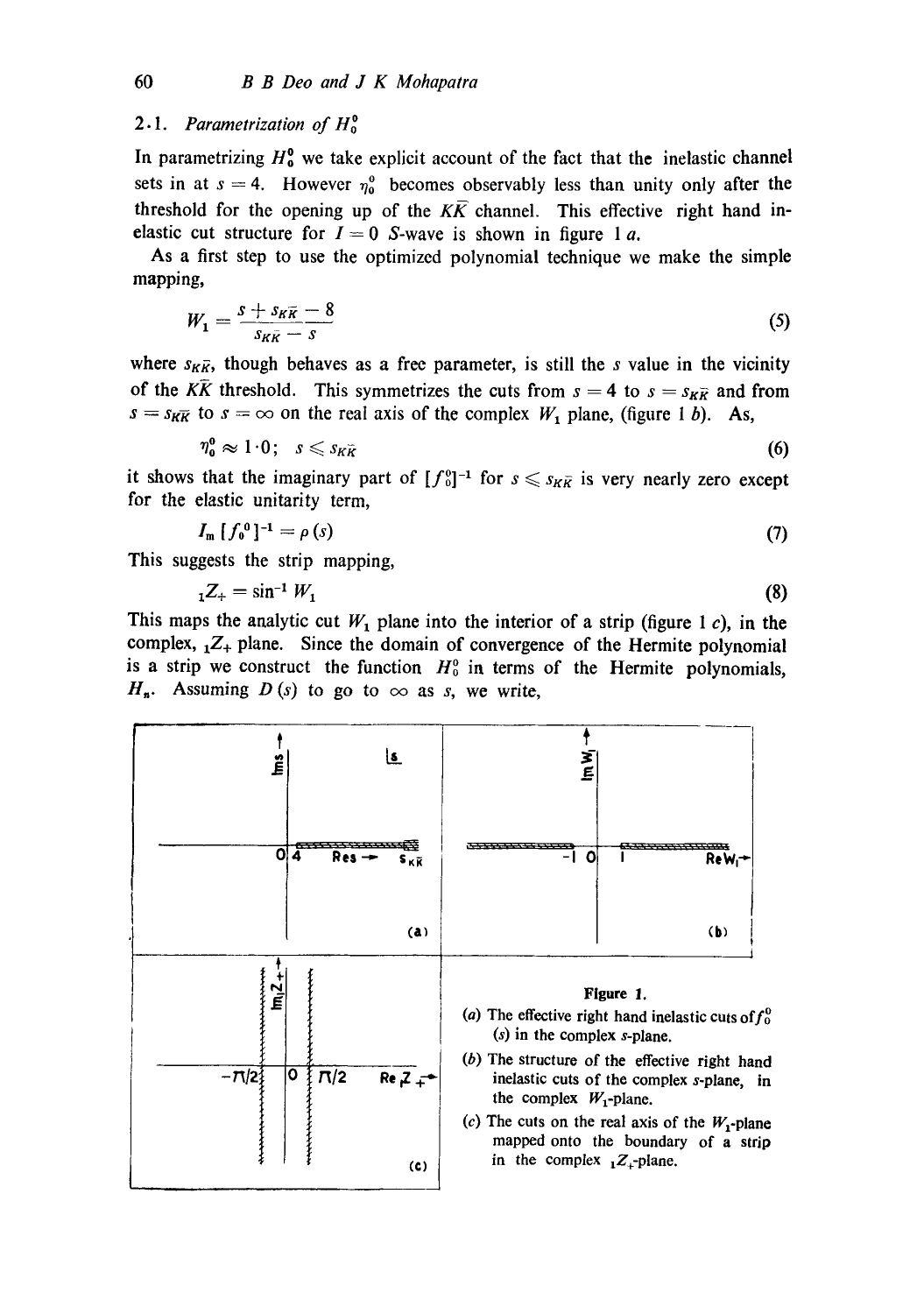$$
H_0^0 = \sum_{n=0}^{\infty} b_{0,n}^0 H_n + \sum_{n=0}^{\infty} s \delta_{0,n} C_{0,n}^0 H_n + \frac{\lambda}{s - s_K \overline{\kappa}}
$$
(9)

The third term is a CDD pole term with position  $s_{K\bar{K}}$  and strength  $\lambda$ .

To incorporate the constraint, eq. (6), it is found convenient to determine the coefficients occurring in eq. (9) by writing  $H_0^0$  in a way that the imaginary parts cancel for  $4 \leq s \leq 4m_K^2$ . Retaining three terms in the first series, a relation between  $b_{0,1}^{\dagger}$  and  $b_{0,2}^{\dagger}$  can be deduced for the above cancellation. If future accurate experiments show small inelasticities this relation will be weakly violated. Thus we rewrite  $H^0$  in the following way,

$$
H_0^0 = b_{0,0}^0 H_0 + b_{0,1}^0 H_1 - \frac{b_{0,1}^0}{\pi} H_2 + \ldots + C_{0,0}^0 s + \frac{\lambda}{s - s_K \overline{\kappa}}
$$
 (10)

Note that  $b_{0,2}^0 = -b_{0,1}^0/\pi$ .

Addition of more terms did not improve  $X<sup>2</sup>$ .

# 2.2. *Parametrization of*  $H_0^2$ ,  $H_1^1$  and  $N_i^I$

Since the  $K\overline{K}$  threshold does not produce any appreciable effect in other channels



Figure 2. (a) The effective inelastic cuts on the complex s-plane of  $f_0^2(s)$  and  $f<sup>1</sup><sub>1</sub>$  (s). (b) The structure of the inelastic cuts of the s-plane in the complex W-plane. **(c)** The cuts on the imaginary axis of the W-plane mapped onto the boundary of a circle of radius  $(2+\sqrt{3})$  in the Z<sub>-plane. (d)</sub> The cuts on the real axis of the W-plane mapped onto the boundary of a circle of radius  $(2+\sqrt{3})$  in the  $Z_+$ -plane.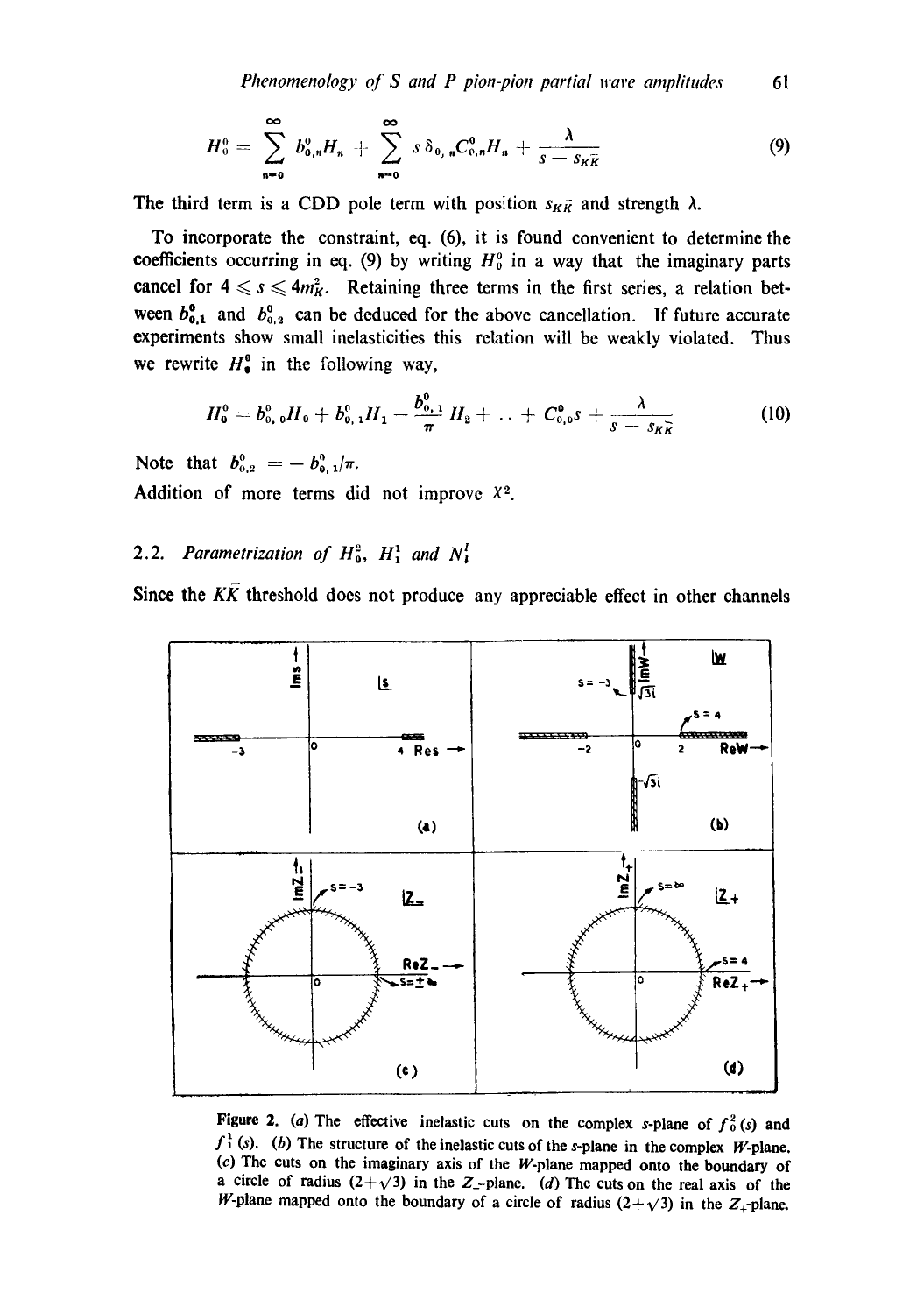except  $I=0$  (Basdevant *et al* 1973) it is enough to take into account the right hand inelastic cut from  $s = 4$  to  $s = \infty$ , for constructing  $H_0^2$  and  $H_1^2$ . We make the mapping

$$
W = \sqrt{s} \tag{11}
$$

which symmetrizes separately the left hand inelastic cut from  $s = -3$  to  $s = -\infty$ and the cut from  $s = 4$  to  $s = \infty$ , (figure 2 a), respectively, on the imaginary and real axes of the complex W plane on both sheets (figure 2 $b$ ).

The symmetrical cuts appearing on imaginary axis of the  $W$  plane are mapped onto the boundary of a circle of radius  $2 + \sqrt{3}$  by the mapping (figure 2 *c*),

$$
Z_{-} = (\sqrt{3} + W^2 - \sqrt{3})(2 + \sqrt{3})/W
$$
 (12)

Next the cuts on the real axis of the  $W$  plane are mapped onto the circumference of a circle of the same radius,  $(2 + \sqrt{3})$ , by the mapping (figure 2 d),

$$
Z_{+} = (2 + i \sqrt{W^2 - 4})(2 + \sqrt{3})/W
$$
 (13)

In both the cases the radii,  $(2 + \sqrt{3})$ , of the circles are so chosen that the unphysical region  $(0, 1)$  of the s-plane is now mapped onto the interval  $(0, 1)$  of the mapped plane.

The functions  $N_1^I$  and  $H_1^I$  (for  $I = 1$  and  $I = 2$ ) can be constructed as expansion in polynomials of Z<sub>-</sub> and Z<sub>+</sub> respectively.  $H_1^I$  (for  $I = 1$  and  $I = 2$ ) is written as,

$$
H_{i}^{I} = \sum_{n=0}^{\infty} b_{i,n}^{I} Z_{+}^{n} + \sum_{n=0}^{\infty} s \delta_{0,n} C_{i,n}^{I} Z_{+}^{n}
$$
 (14)

The second term shows that we have again used one subtraction\*.  $N_i^I$  can be parametrized as,

$$
N_1^I = \sum_{n=0}^{\infty} C_1^{I'} n Z_n^{\mathbf{n}} (1 - \delta_{n,1})
$$
 (15)

The multiplicative factor  $(1 - \delta_{n,1})$  has been introduced because the analytic constraints near  $s = 0$ , are,

$$
\begin{vmatrix} \text{Im } f_0^0 \\ \text{Im } f_0^1 \\ \text{Im } f_1^1 \end{vmatrix} = \frac{2}{3} \left( -s \right)^{3/2} \begin{vmatrix} -\frac{1}{3} & -\frac{5}{3} \\ -\frac{1}{3} & \frac{1}{6} \\ \frac{1}{3} & -\frac{5}{6} \end{vmatrix} \begin{vmatrix} |f_0^0(1)|^2 \\ |f_0^2(1)|^2 \end{vmatrix} \tag{16}
$$

They suggest that any term containing  $Z<sub>-</sub>$  should be absent from the expansion (15). We found it convenient to determine the coefficients by writing  $N_i^I$  as a series of the following form in  $Z_{-}$ .

$$
N_{\mathbf{i}}^{\mathbf{i}} = C_{\mathbf{i},\mathbf{0}}^{\mathbf{i}'} + C_{\mathbf{i},\mathbf{2}}^{\mathbf{i}'} Z_{-}^{\mathbf{i}} + C_{\mathbf{i},\mathbf{3}}^{\mathbf{i}'} Z_{-}^{\mathbf{i}} (1 - Z_{-}) + \ldots
$$
 (17)

#### **3. Search Procedure**

The parameters were fixed by a least  $X^2$  fit using a random search programme,

<sup>\*</sup> One can add a CDD pole to this expansion as in the case of  $I = 0$ , S-wave. However, such an addition for the P-wave will affect convergence (Atkinson 1972) of the expansion. On the other hand, by adding a CDD pole to  $I = 2$ , S-wave it was observed that it leads to serious troubles in so far as making a simultaneous fit to the phase shifts and inelasticities is concerned.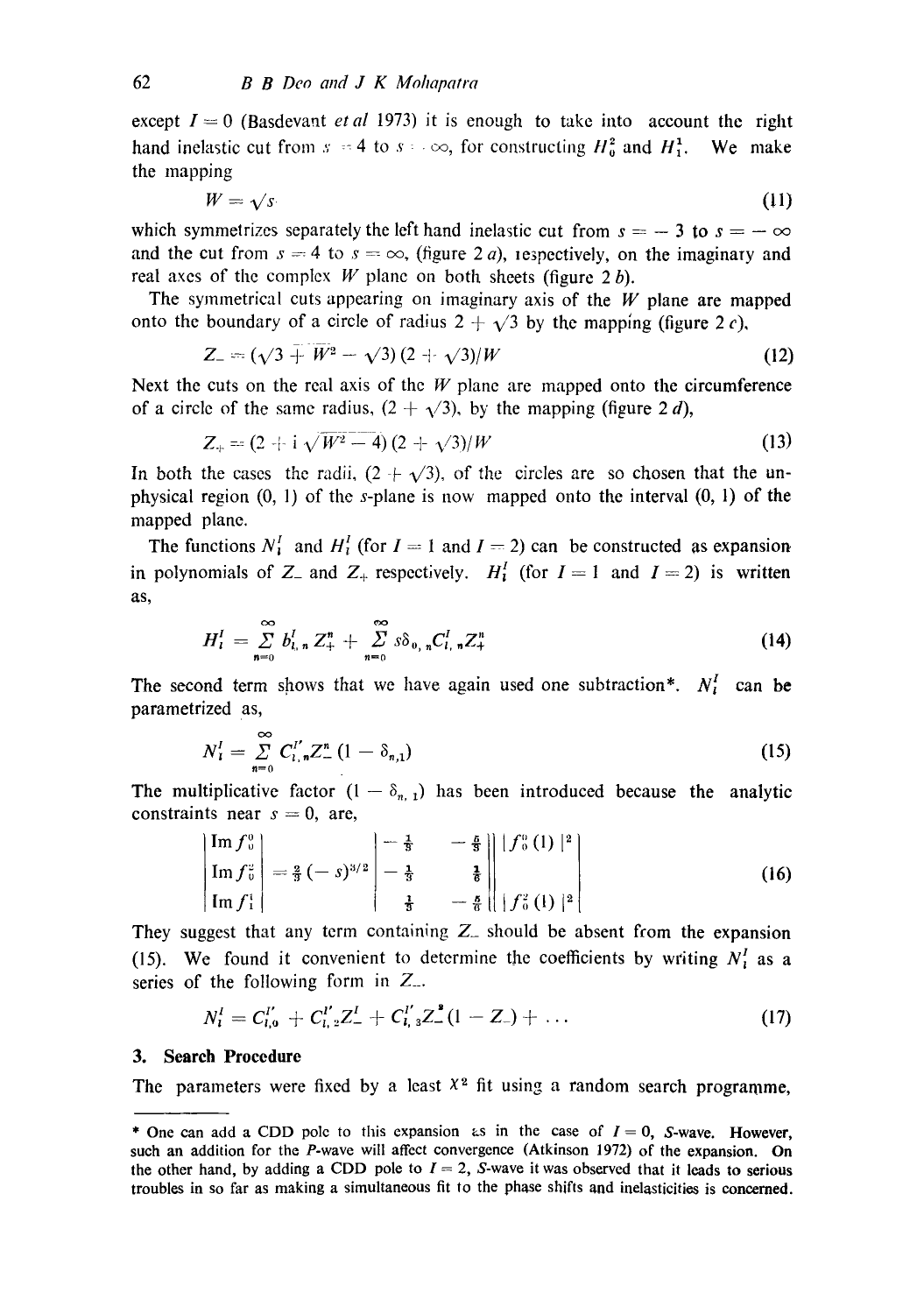where the data points are the experimental phase shifts, inelasticities and also the theoretical constraints in the unphysical region,  $0 \leq s \leq 1$ . To minimise errors in truncating our optimized polynomial expansion of the partial waves, we use the recipe of Cutkosky's CTF (Cutkosky 1972). Thus, one is safe in taking eonservatively large number of parameters without sacrificing the uniqueness and stability of the fit. This means that even though one takes a large number of parameters in the expansion the number of degrees of freedom remains practically the same. In the literature one can already find many fruitful application of this with excellent results (Chao 1970, 1971; Cutkosky and Shih 1971; Miller *et al* 1972).

After some random searches it was soon realised that primarily  $N_t^I$  controls the shapes of the partial waves in the unphysical region where as  $D<sup>I</sup><sub>i</sub>$  becomes the main contributing factor in the physical region. The constraints in the region  $0 \le s \le 1$  were easily satisfied to a good degree of accuracy by the first three terms in  $N<sub>i</sub><sup>I</sup>$  as written in eq. (17). The first two parameters give essentially the position and strength of the zeroes of the partial waves for  $0 \le s \le 1$ . The third parameter is needed to satisfy the constraints (16).

Since the phase shifts and inelasticities will primarily fix the parameters of  $D<sub>i</sub><sup>i</sup>$ and since  $N<sub>l</sub><sup>l</sup>$  is a real function for  $s \ge 0$  one has to take at least two terms in  $H<sub>l</sub><sup>l</sup>$ , apart from the subtraction term, so that one can hope to take account of any inelasticity, however small, present for  $s > 16m_{\pi}^2$ . Over and above this one more term in  $H_0^0$ , as given in eq. (10), is taken to ensure the experimental constraint, eq. (6). It was seen, with completely arbitrary starting parameters, that the contribution from higher terms in  $H_0^0$  to the fit was negligible and thus one can safely truncate the expansion for  $H_0^0$  at the third term as given in eq. (10). As regards  $H_0^2$  and  $H_1^1$ , it was observed that higher terms in the expansion of  $H_1^1$  have to be taken so that one can keep  $\eta_0^2$  and  $\eta_1^1 \leq 1$ . Searches for  $s_{K\bar{K}}$  is the vicinity of  $K\bar{K}$  threshold with completely arbitrary  $\lambda$  were done.

In our analysis the  $X^2/NDF$  ratio for the S-wave is only 0.78 and for the P-wave is  $1 \cdot 1$ . Only the final results are reported here.

### **4. Results and Disenssion**

#### **4.1.** *Results in the region*  $0 \le s \le 1$

(i) Defining the S-wave neutral  $\pi-\pi$  amplitude as

$$
f_0 = \frac{1}{3} \left( f_0^0 + 2f_0^2 \right) \tag{18}
$$

we make a plot of the same along with those obtained by Krinsky, Kr, (1970) Kang and Lee, KL, (1971) and Bonnier and Gauron, BG, (1972) in figure 3. Our curve shows a minimum at  $s = 0.364$ , where the curves of Kr, KL and BG show minimum at  $s = 0.41$ ,  $s = 0.407$ ,  $s = 0.40$  respectively. It is also seen from figure 3 that in our case  $f_0$  (1)  $>f_0$  (s) for  $0 \le s < 1$ . Thus Martin's (1967) inequalities  $(M-4)$ ,  $(M-5)$  and  $(M-6)$ , (See appendix), are automatically satisfied. The value of the other three Martin's inequalities are given in table 1.

(ii) The results of the two sides of Roskies' (1969) sum rules are given in table 2. The first four sum rules are satisfied within an error of  $0.5$  per cent.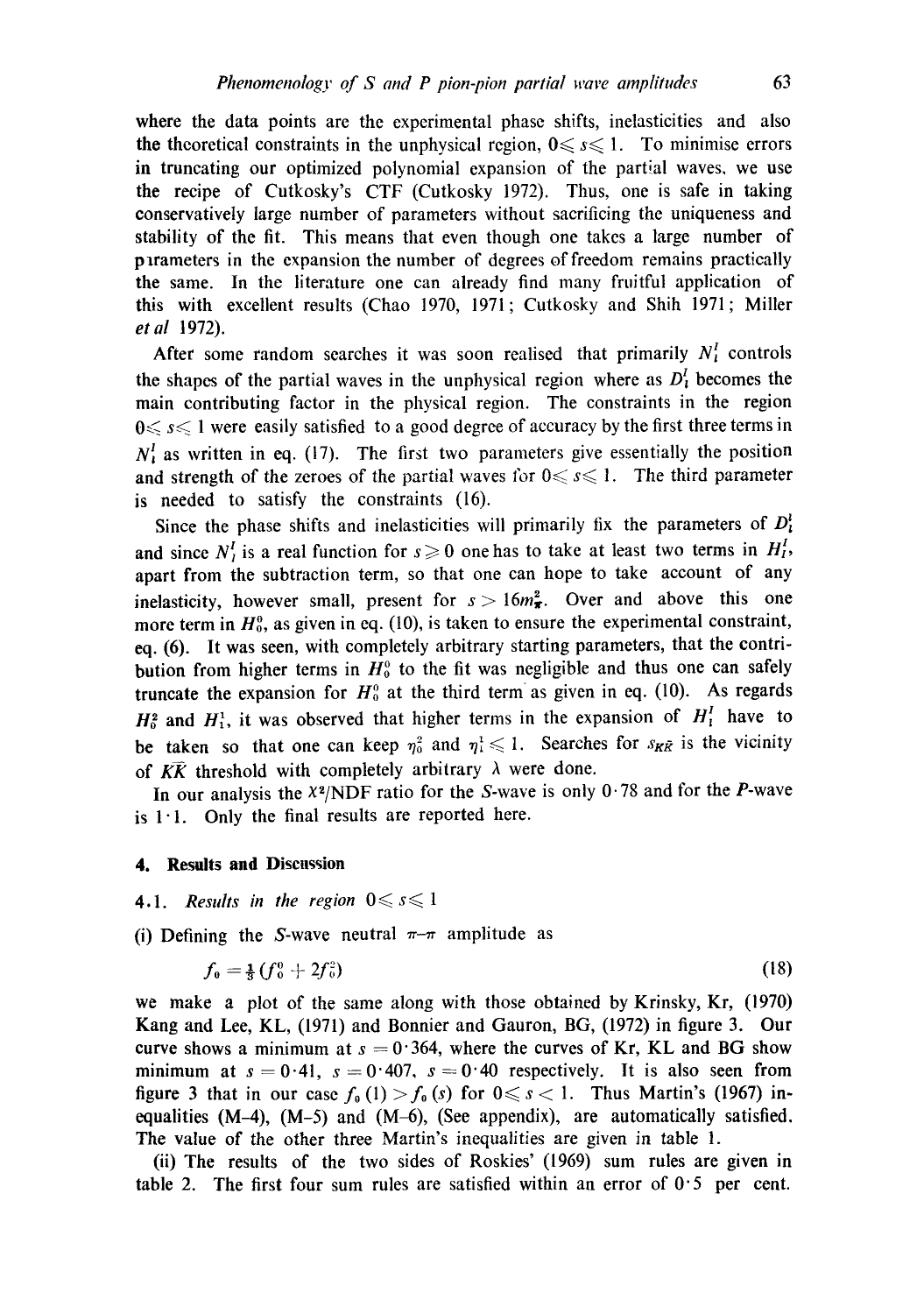

Figure 3. Behaviour of the neutral amplitude  $f_0(s)$  as obtained from this analysis in the unphysical region  $0 \le s \le 1$  is compared with those obtained by Kang and Lee (1971), Bonnier and Gauron (1972) and Krinsky (1970).

Table 1. Numerical values of Martin's inequalities,  $M-1$ ,  $M-2$  and  $M-3$ 

| Martin's<br>Inequality | L.H.S.  | R.H.S.  |  |
|------------------------|---------|---------|--|
| $M-1$                  | 0.03409 | 0.03160 |  |
| $M-2$                  | 0.03160 | 0.03130 |  |
| $M-3$                  | 0.03643 | 0.03335 |  |

| <b>Table 2.</b> Numerical values of Roskies' sum rules |  |  |  |  |  |
|--------------------------------------------------------|--|--|--|--|--|
|--------------------------------------------------------|--|--|--|--|--|

| Roskies' sum rule | L.H.S.                  | R.H.S.                 |  |
|-------------------|-------------------------|------------------------|--|
| $R-1$             | $0.2202\times10^{-1}$   | $0.2198\times10^{-1}$  |  |
| $R-2$             | $0.1844 \times 10^{-1}$ | $0.1846\times10^{-1}$  |  |
| $R-3$             | $0.27714\times10^{-1}$  | $0.27716\times10^{-1}$ |  |
| $R-4$             | $0.6092 \times 10^{-2}$ | $0.6090\times10^{-2}$  |  |
| $R-5$             | $0.4504\times10^{-3}$   | $0.3609\times10^{-3}$  |  |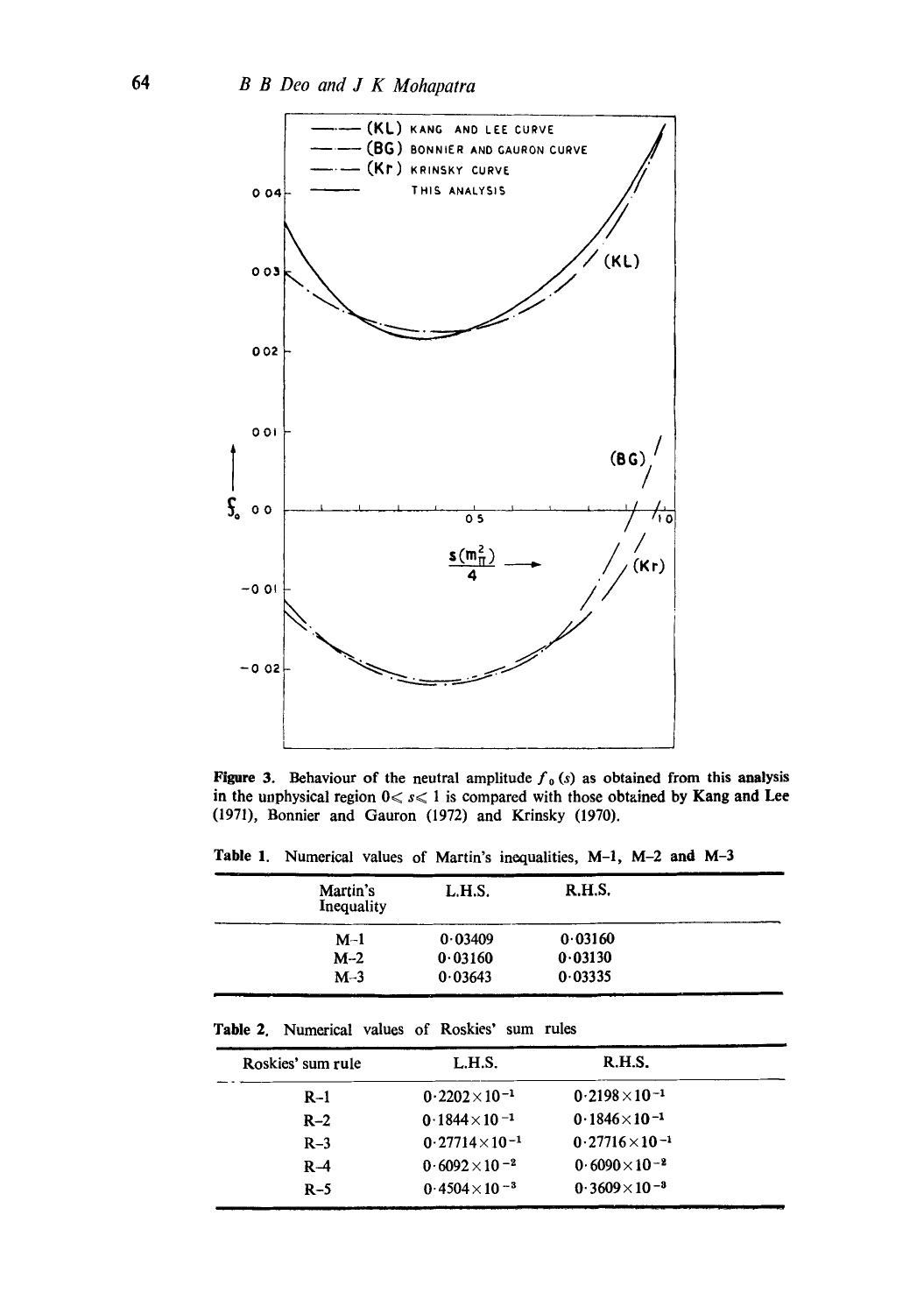| side   |   |
|--------|---|
| 1ân    |   |
| iet    |   |
| ot the |   |
|        |   |
| values |   |
|        |   |
|        | ł |
|        |   |

| $0.73486 \times 10^{-4}$ | $0.13952\times10^{-4}$ | $0.10289\times10^{-4}$   |                          |
|--------------------------|------------------------|--------------------------|--------------------------|
| <u>վ</u>                 | <u>ը՝</u>              | م<br>ما                  |                          |
| $0.26858 \times 10^{-3}$ | $0.43034\times10^{-3}$ | $0.10691 \times 10^{-3}$ | $0.17616 \times 10^{-4}$ |
|                          | P <sub>2</sub>         | <u>բ 1</u>               | <u>բ 1</u>               |

| ׇ֚֘֡   |
|--------|
|        |
|        |
|        |
|        |
| Ì      |
|        |
|        |
|        |
|        |
|        |
|        |
|        |
|        |
|        |
|        |
|        |
|        |
|        |
|        |
|        |
| י<br>; |
| ļ      |
| ļ      |
|        |
|        |
|        |
|        |
| í      |
|        |
|        |
|        |
|        |
|        |
|        |
|        |
|        |
|        |
|        |
|        |
|        |
|        |
| í      |

|                                    | $P-8$                                    | $P - 9$                 | $P_{-1}0$               | $P-11$                  | $P-12$                  | $P-13$                  |
|------------------------------------|------------------------------------------|-------------------------|-------------------------|-------------------------|-------------------------|-------------------------|
| $\frac{6}{1}$                      | $0.3332 \times 10^{-4}$                  | $0.8344 \times 10^{-3}$ | $0.9638 \times 10^{-4}$ | $0.7024\times10^{-4}$   | $0.3568 \times 10^{-3}$ | $0.2710\times10^{-3}$   |
| $\vec{0}$                          | $0.1733 \times 10^{-4}$                  | $0.5266 \times 10^{-3}$ | $0.4441\times10^{-4}$   | $0.4226\times10^{-4}$   | $0.2761 \times 10^{-3}$ | $0.2029\times10^{-3}$   |
| $0-2$                              | $0.1208 \times 10^{-4}$                  | $0.3362\times10^{-3}$   | $0.3548 \times 10^{-4}$ | $0.2495\times10^{-4}$   | $0.2062 \times 10^{-3}$ | $0.1454\times10^{-3}$   |
| $0 - 3$                            | $0.1758\times10^{-4}$                    | $0.2634\times10^{-3}$   | $0.6958 \times 10^{-4}$ | $0.1833\times10^{-4}$   | $0.1469 \times 10^{-3}$ | $0.9865\times10^{-4}$   |
| 0.4                                | $0.3382\times10^{-4}$                    | $0.3080\times10^{-3}$   | $0.1467 \times 10^{-3}$ | $0.2239 \times 10^{-4}$ | $0.9852 \times 10^{-4}$ | $0.6255\times10^{-4}$   |
| 0.5                                | ڻوا<br>$0.6080 \times 1$                 | $0.4701 \times 10^{-3}$ | $0.2668 \times 10^{-3}$ | $0.3713 \times 10^{-4}$ | $0.6080 \times 10^{-4}$ | $0.3713\times10^{-4}$   |
| $\ddot{\mathbf{0}}\cdot\mathbf{0}$ | $\frac{1}{2}$<br>$0.9852\times1$         | $0.7498\times10^{-3}$   | $0.4300\times10^{-3}$   | $0.6255 \times 10^{-4}$ | $0.3382 \times 10^{-4}$ | $0.2239 \times 10^{-4}$ |
| 0.7                                | $\ddot{\mathbf{0}}$<br>$0.1469 \times 1$ | $0.1146 \times 10^{-2}$ | $0.6363 \times 10^{-3}$ | $0.9865 \times 10^{-4}$ | $0.1758\times10^{-4}$   | $0.1833\times10^{-4}$   |
| $\mathbf{0}\cdot\mathbf{8}$        | ڻوا<br>$0.2062\times1$                   | $0.1661 \times 10^{-2}$ | $0.8856 \times 10^{-3}$ | $0.1454 \times 10^{-3}$ | $0.1208 \times 10^{-4}$ | $0.2495 \times 10^{-4}$ |
| $\frac{6}{10}$                     | ڻ<br>$0.2761 \times 1$                   | $0.2293 \times 10^{-2}$ | $0.1177 \times 10^{-2}$ | $0.2029 \times 10^{-3}$ | $0.1733\times10^{-4}$   | $0.4226\times10^{-4}$   |
| $\ddot{1} \cdot 0$                 | $\ddot{0}$<br>$0.3568\times1$            | $0.3043 \times 10^{-2}$ | $0.1513 \times 10^{-2}$ | $0.2710 \times 10^{-3}$ | $0.3332 \times 10^{-4}$ | $0.7024\times10^{-4}$   |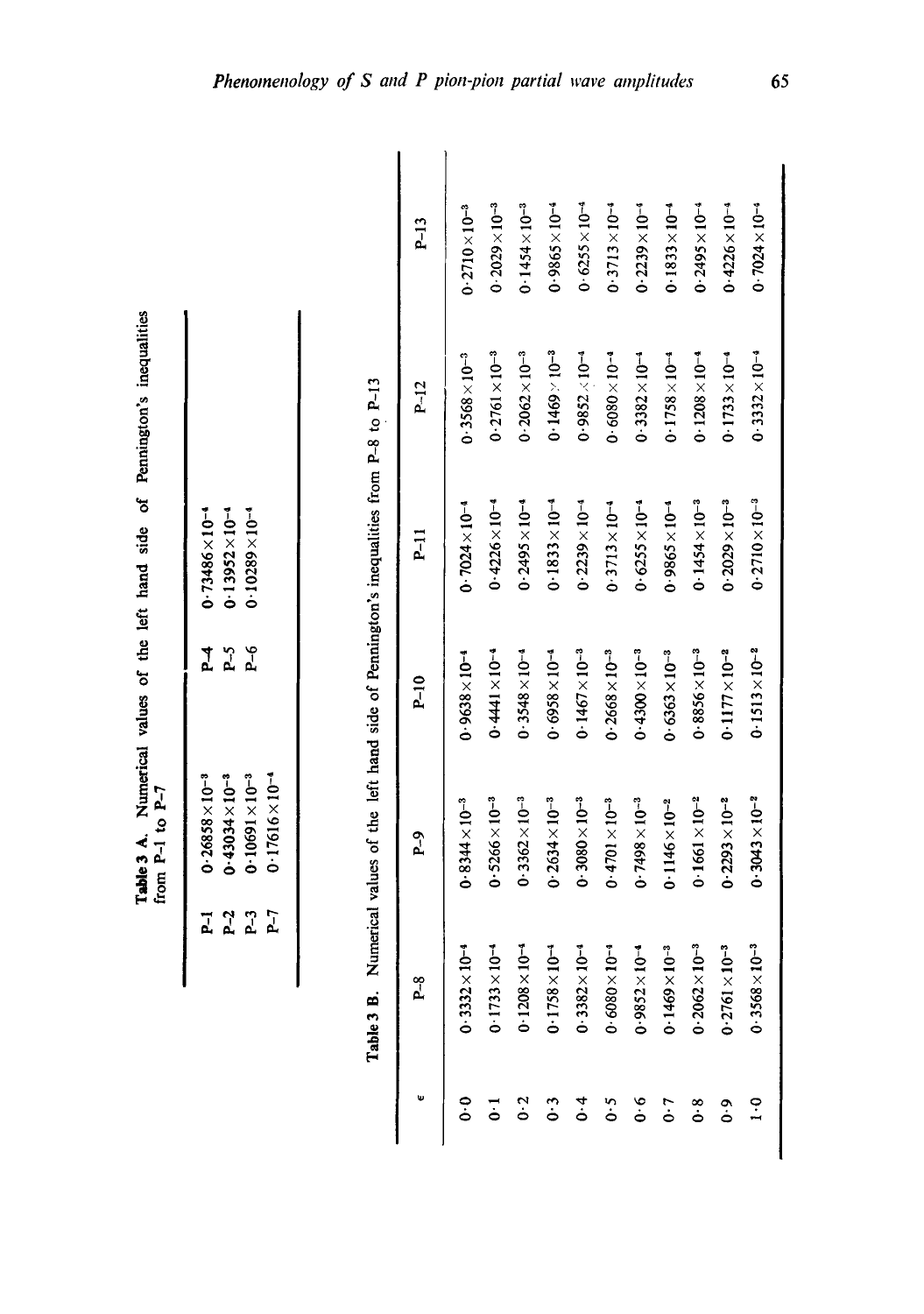The fifth sum rule is valid to within 20 per cent which is much better than those obtained from other models (Krinsky 1970, Bonnier and Gauron 1970).

(iii) The two inequalities referred in Kang's work (Kang *et al* 1971) are satisfied in the following way by our neutral  $\pi\pi$  S-wave.

$$
f_0 (0.07342) > f_0 (0.60565); \qquad f_0 (0.84717) > f_0 (0.12007)
$$
  
0.03015 > 0.02570; 0.03671 > 0.02734

 $(iv)$  The values of the large number of Pennington's (1971) inequalities as obtained from our analysis are given in table 3.

#### 4.2. *Results in the region s > 1*

(i) The  $I = 0$  S-wave phase shift as obtained from our fit is plotted in figure 4. It agrees well with the latest experimental data (Protopopescu *etal* 1973). The best fit analysis gives the position of CDD pole at  $s = 12.57$  with a strength  $\lambda = 0.39$ .

(ii) Our values for  $I = 2$  S-wave phase shifts are plotted in figure 5. They remain small and repulsive.



**Figure 4.** The  $\delta_0^{\nu}$  phase shifts up to 1150 MeV.,  $\dot{\psi}$  data points of Baton *et al* (1970),  $\phi$  data points of Protopopescu *et al* (1973).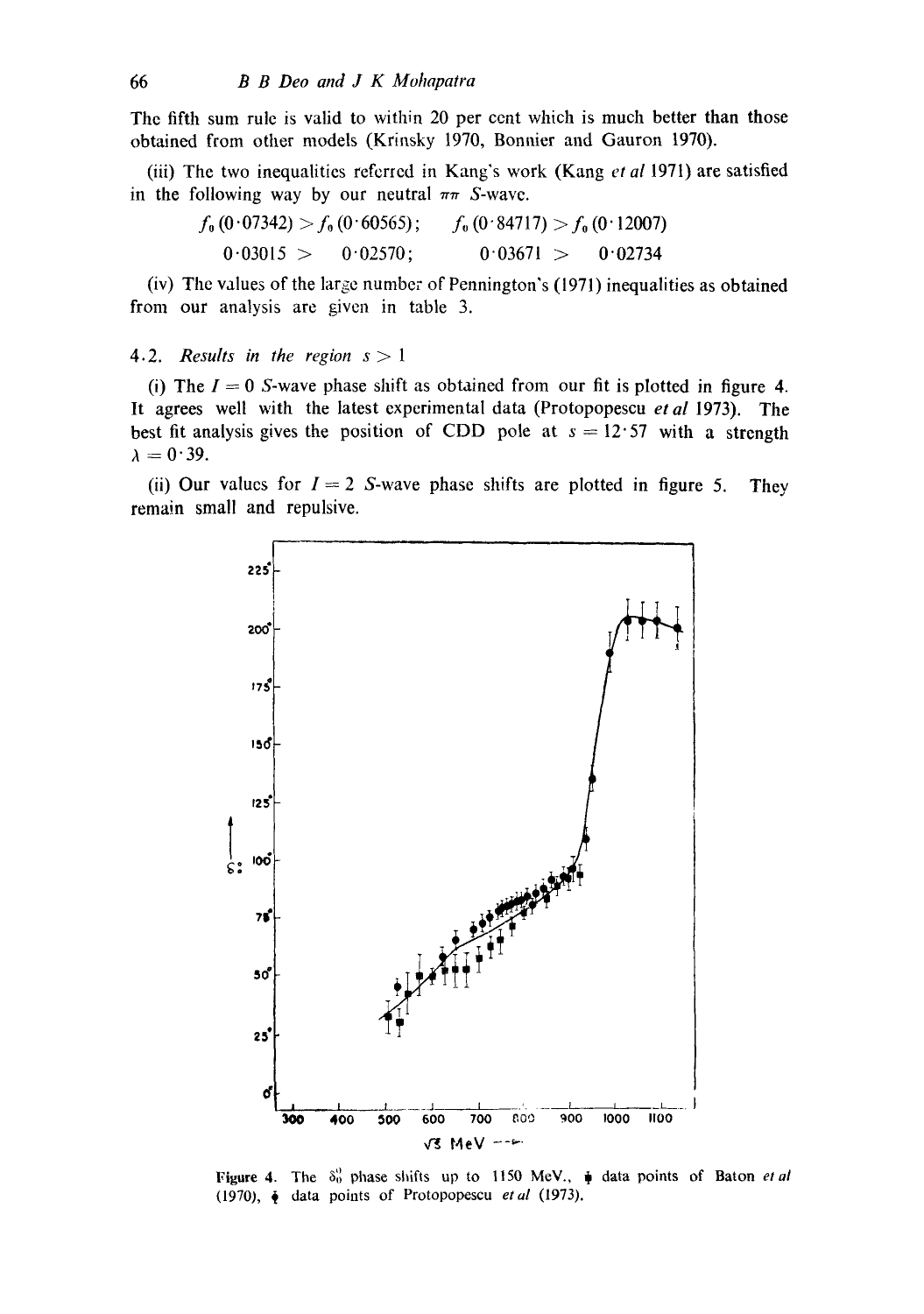

Figure 5. The  $\delta_0^2$  phase shifts up to 1400 MeV,  $\dot{\phi}$  data points of Baton *et al* (1970), data points of Carroll *etal* (1972).

(iii) The  $I = 1$  P-wave phase shifts are plotted in figure 6, and show good agreement with the experimental data (Carrol *et al* 1972). It shows the  $\rho$  resonance at 776 MeV.

(iv) We get  $(\delta_0^0(m_K)-\delta_0^2(m_K))=35^\circ$ , which is within the error limits of the experimental value (Gutay *et al* 1969)  $50^{\circ} \pm 20^{\circ}$ .

(v) Defining  $\eta'_1$  as

$$
\eta_1^I = | 1 + 2i\rho(s) f_1^I(s) | \tag{19}
$$

we plot  $\eta_0^0$  in figure 7 and our curve fits well with the experimental data (Protopopescu *et al* 1973).  $\eta_0^2$  and  $\eta_1^1$  are plotted in figures 8 and 9 respectively, and they remain close to unity.

### *4.3. Computed results*

(i) Scattering length is defined as

$$
c_t^I = \mathop{\mathcal{Q}}\limits_{\bullet \to 1} \left[ \frac{k^{zt+1}}{2\sqrt{s}} \cot \delta_t^I \right]^{-1} \tag{20}
$$

Crossing symmetry puts between the various partial wave amplitudes a very strong correlation which manifests itself, in particular, through the "universal curve" of figure 10, relating the two S-wave scattering lengths. Our values of  $a_0^0 = 0.22$ and  $a_0^2 = -0.0366$  lie on this curve. This gives a value of 6.01 for  $-a_0^0/a_0^2$ , which is very much in agreement with those obtained by others (Morgan 1972; Weinberg 1966; Brandt *et al* 1972; Pennington and l'rotopopescu 1973; Krinsky 1970; Kang *etal* 1971). The P-wave scattering length obtained by us is 0'054. Olsson's (1967) value is 0.061, whereas Morgan (1972) gives a value 0.036 for the same.

(ii) The partial wave amplitudes  $f_0^0$ ,  $f_0^2$ ,  $f_1^1$  are plotted in figure 11.  $f_0^0$  has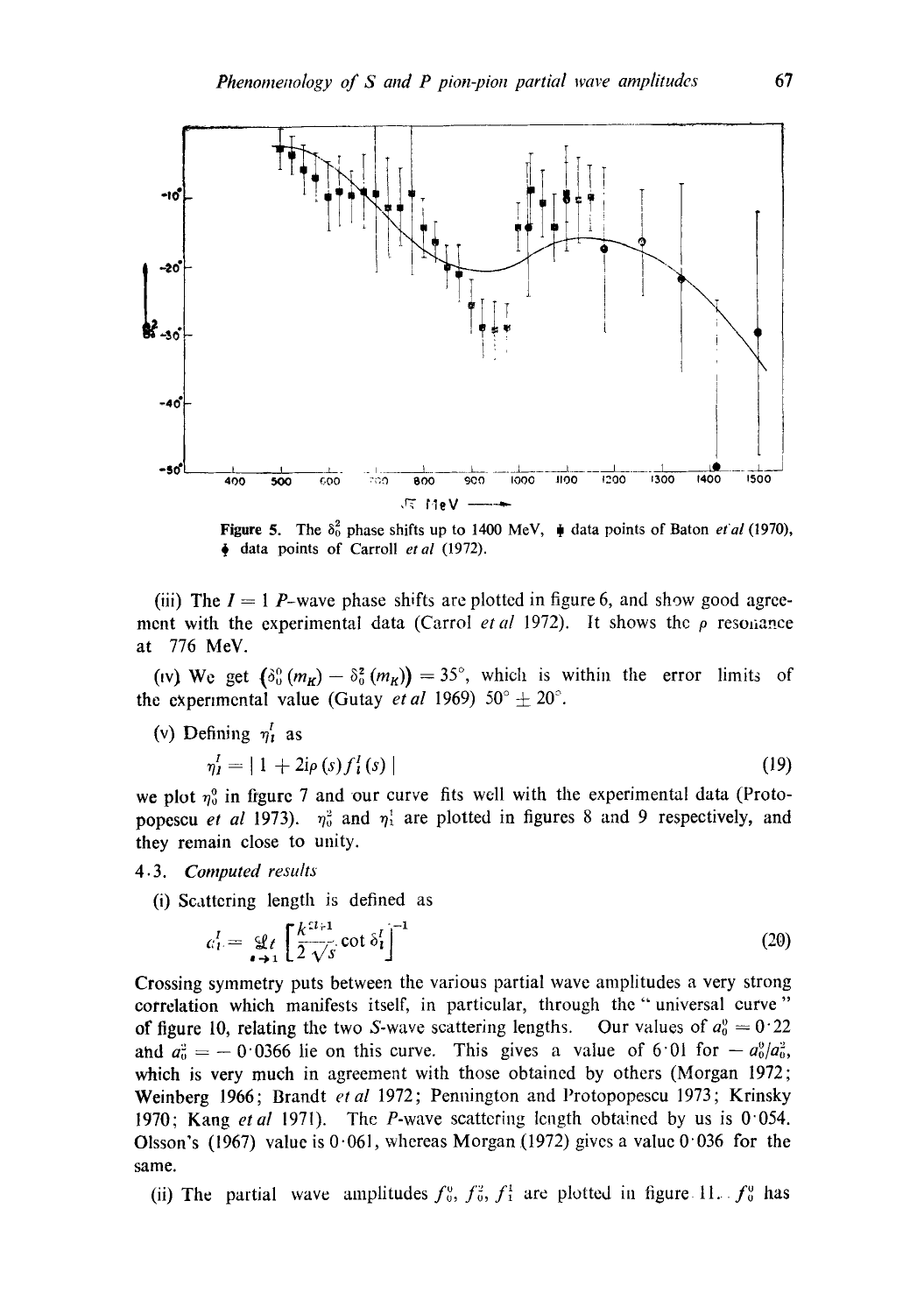

**Figure 6.** The  $\delta_1^1$  phase shifts up to 1400 MeV,  $\boxed{||}$  data band of Carroll *et al.* (1972).

a zero at  $s = 0.13$ . The zero of  $f_0^2$  is at 0.452 and  $f_1^1$  has the trivial zero at  $s = 1$ . Current algebra predictions are also in the same range.

### 4.4. *Discussion*

In conclusion we wish to stress that by using the strip mapping for S-wave we have not only taken account of the  $4\pi$  cut but also have been able to keep  $\eta_0^0$ close to unity up to  $K\overline{K}$  threshold. We have also succeeded in reducing considerably the number of parameters of  $f_0^0$  to 7, which is a definite improvement over the fit of Basdevant *et al* (1973). Further the parametrisation of Atkinson *et al* (1973) as well as those of earlier workers are quite inadequate to explain the data of  $\delta_0^2$  beyond 900 MeV. In our case the number of parameters for  $f_0^2$ is 7, which, though large, is still less than the parameters required by Basdevant *et al*  (1973). We need 7 parameters mainly because of the peculiar behaviour of  $I = 2$  S-wave phase shifts in the centre of mass energy between 900 MeV and 1400 MeV [data of Baton *etal* (1970) and Caroll *etal* (1972)]. With the nonavailability of reliable data our curve of figure 8 for  $\eta_0^2$  is a prediction, which can be verified by future experiments.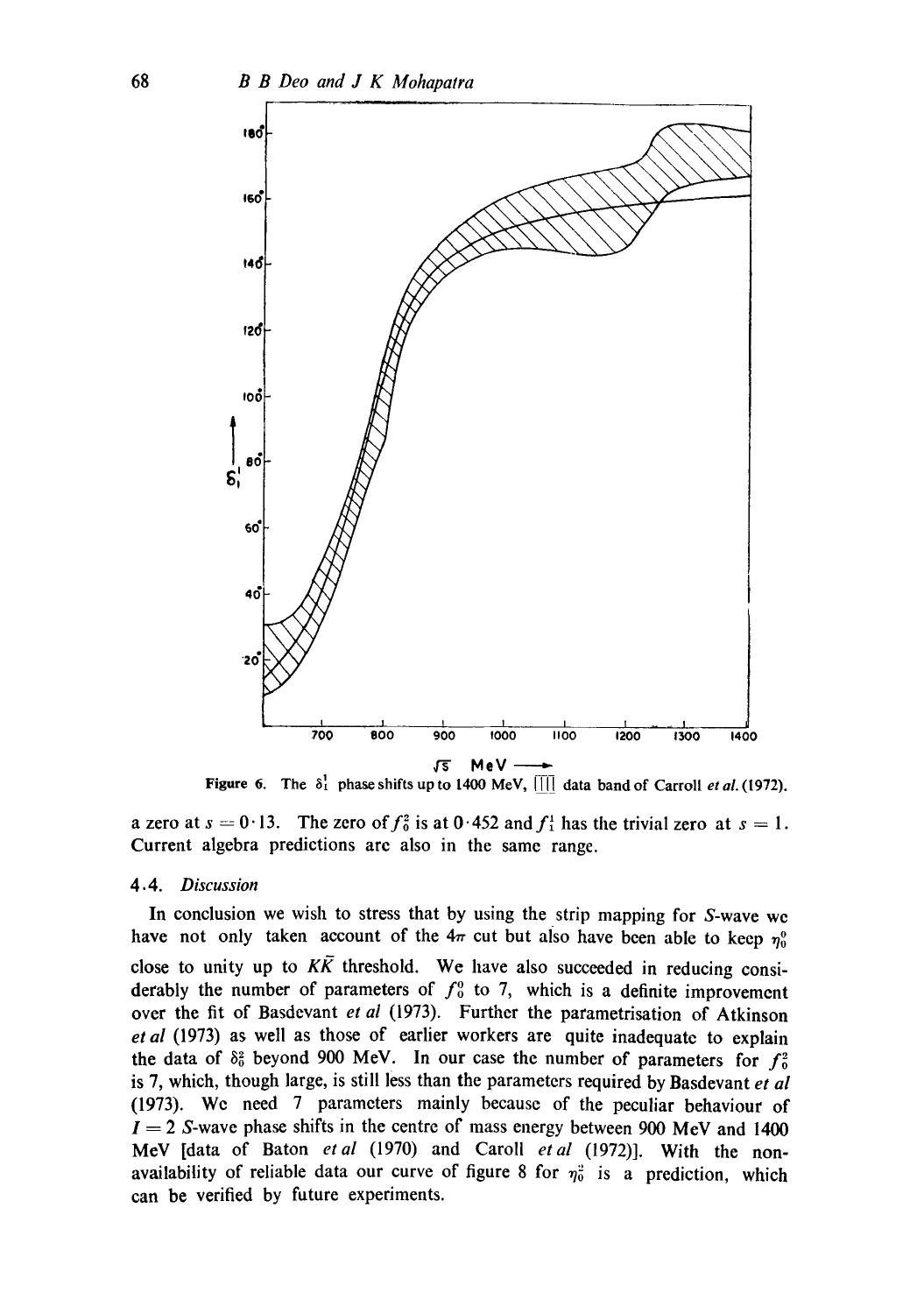

Figure 7. The inelasticity  $\eta_0^0$  up to 1200 MeV.



A rough picture of the shape of the neutral S-wave amplitude is known through the inequalities of Martin and the relations

$$
f_0(s) < f_0(1); \qquad 0 \leqslant s < 1 \tag{21}
$$

$$
\frac{\mathrm{d}^2 f_0(s)}{\mathrm{d}s^2} > 0; \qquad 0 \leqslant s \leqslant 0.42 \tag{22}
$$

Current algebra and PCAC suggest the existence of zeros of  $f_0^0$  and  $f_0^2$ . How  $P-2$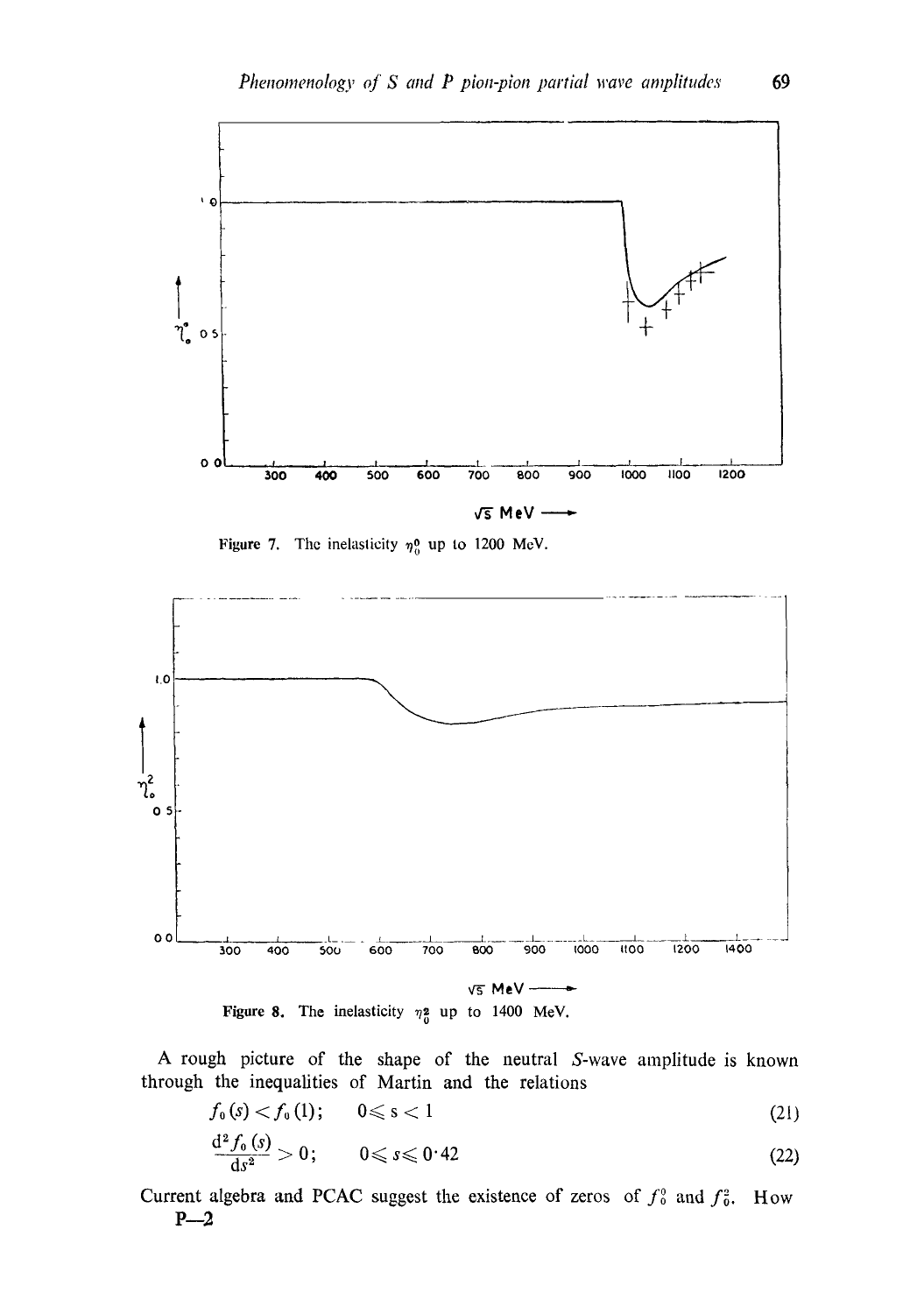

Figure 9. The inelasticity  $\eta_1^2$  up to 1400 MeV.

ever, to extract the isospin components is the difficult problem. In our analysis, we have tried to use both physical region and unphysical region information in a very effective manner exploiting the analytic extrapolation properties to our advantage. The values of scattering lengths deduced,by us are, therefore, expected to be the best. obtained so far.

## **Acknowledgement**

We are thankful to the staff of the Computer Centre of Utkal University for their assistance in the calculations.

### **Appendix**

1. Roskie's sum rules:  
\n
$$
\int_{0}^{1} (1-s) f_{0}^{0}(s) ds = 5/2 \int_{0}^{1} (1-s) f_{0}^{2}(s) ds
$$
\n(R-1)

$$
\int_{0}^{1} (1-s) (3s-1) f_{0}^{0}(s) ds = -2 \int_{0}^{1} (1-s) (3s-1) f_{0}^{2}(s) ds
$$
 (R-2)

$$
\int_{0}^{1} s (1-s) (2 f_0^{0}(s) - 5 f_0^{2}(s)) ds = - 3 \int_{0}^{1} (1-s)^2 f_1^{1}(s) ds
$$
 (R-3)

$$
\int_{0}^{1} s (1-s)^{2} (2 f_{0}^{0}(s) - 5 f_{0}^{2}(s)) ds = -3 \int_{0}^{1} s (1-s)^{2} f_{1}^{1}(s) ds
$$
 (R-4)

$$
\int_{0}^{1} s (1-s)^{3} (2f_{0}^{0}(s) - 5f_{0}^{2}(s)) ds = -3 \int_{0}^{1} (1-s)^{2} (3s - 1) f_{1}^{1}(s) ds
$$
 (R-5)

2. Martin's inequalities:

$$
f_{\mathbf{0}}(0.80125) > f_{\mathbf{0}}(0.05335) \tag{M-1}
$$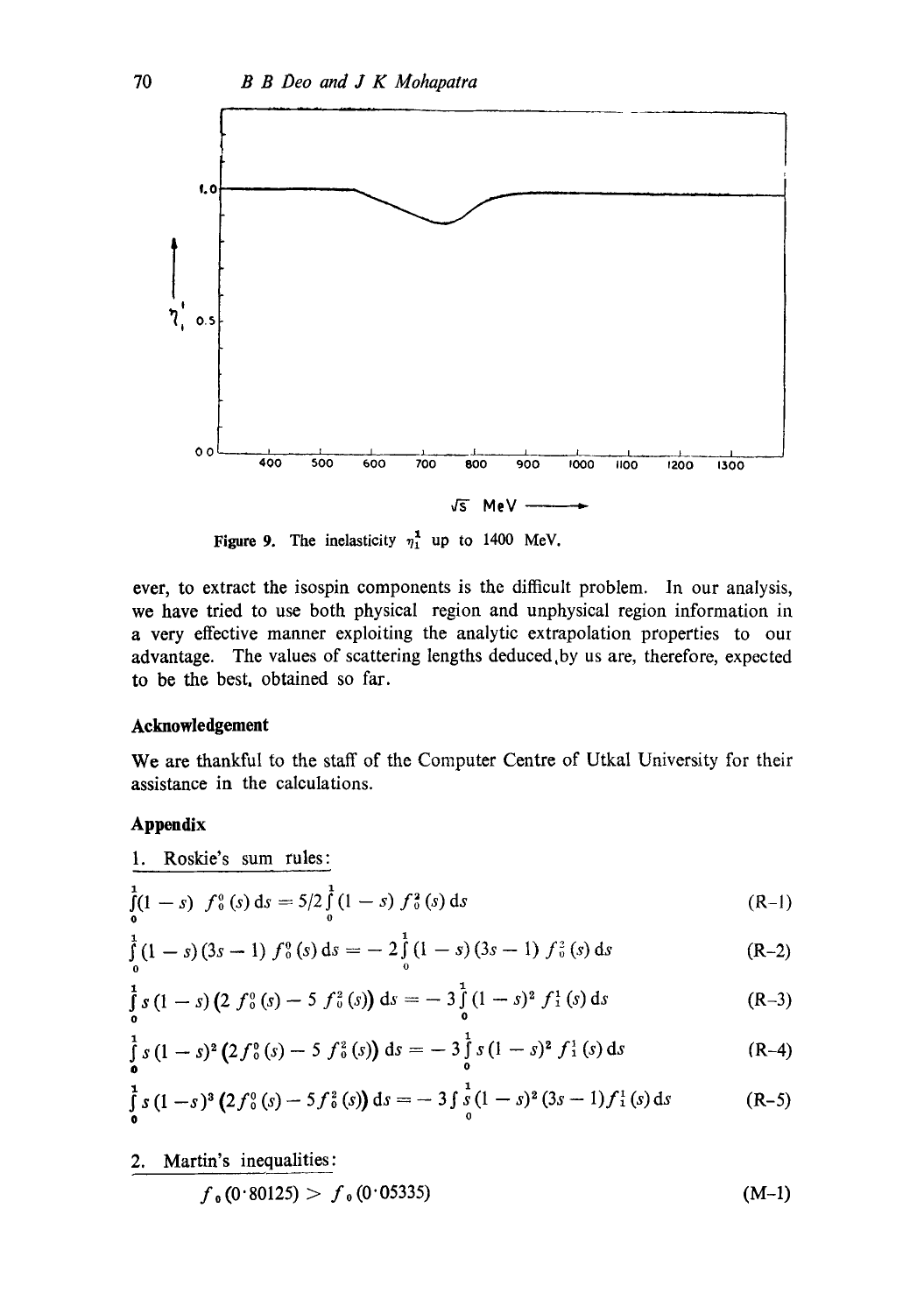

 $71\,$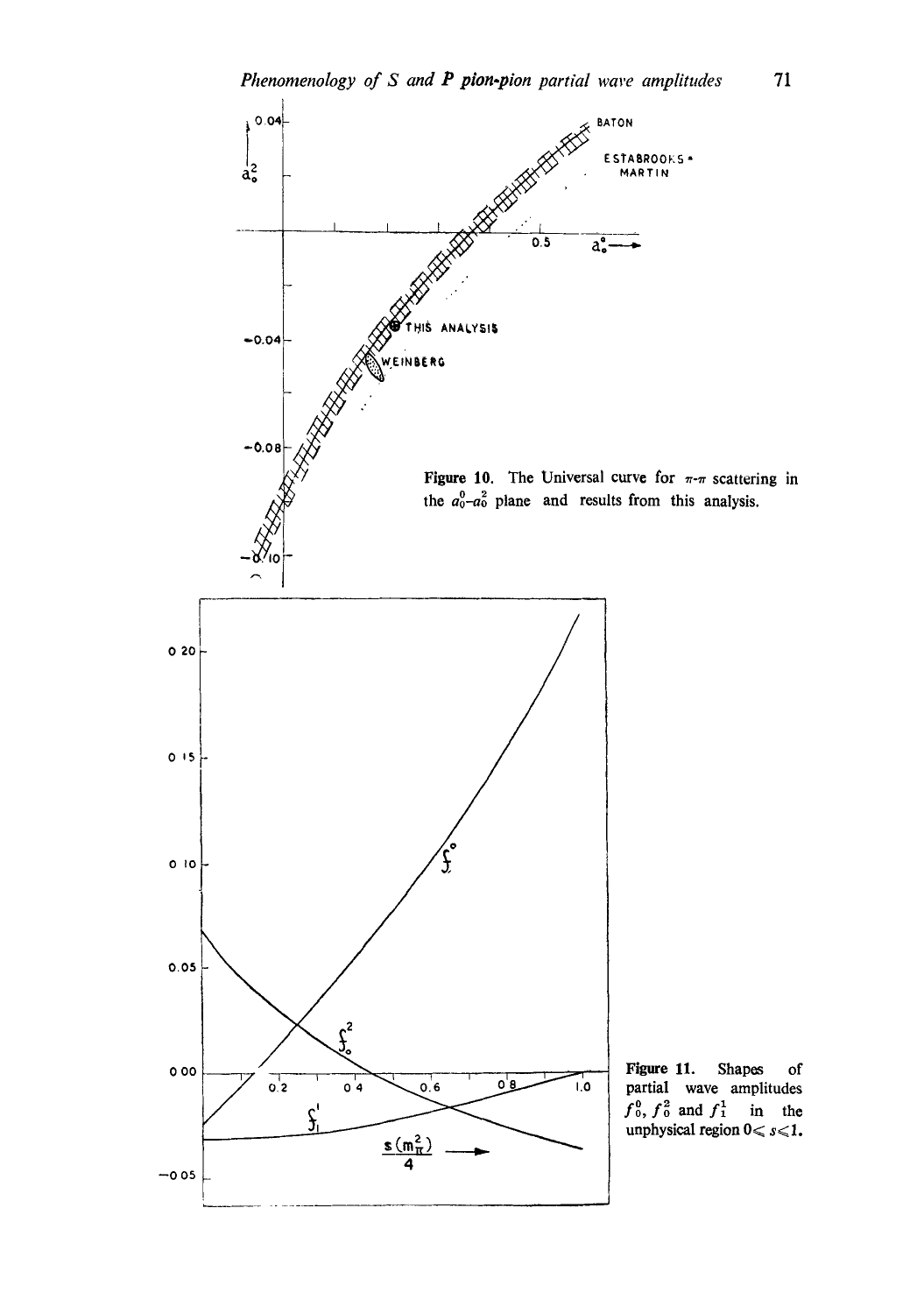$$
f_0(0.05335) > f_0(0.746575) \tag{M-2}
$$

$$
f_0(0) \qquad \geqslant f_0(0.7875) \qquad \qquad (M-3)
$$

- $f_0(s)$   $\langle f_0(1); 0 \leq s < 1.$  $(M-4)$
- $d/ds (f_0(s)) < 0; 0 \leq s \leq 0.3225$  $(M-5)$
- $d/ds (f_0(s)) > 0; s \ge 0.44$  $(M-6)$

# 3. Pennington's inequalities:

$$
\int_{0}^{1} ds (1-s) (2s^{2} - s) f_{0}(s) \ge 0
$$
 (P-1)

$$
\int_{0}^{1} ds (1-s) (5s^{3} - 3s^{2}) f_{0}(s) \ge 0
$$
 (P-2)

$$
\int_{0}^{1} ds (1-s) (-5s^{3} + 7s^{2} - 2s) f_{0}(s) \ge 0
$$
 (P-3)

$$
\int_{0}^{1} ds (1-s) (-s^{4} - s^{3} + 3s^{2} - s) f_{0}(s) \geqslant 0
$$
 (P-4)

$$
\int_{0}^{1} ds (1-s) (18s^{1} - 32s^{3} + 18s^{2} - 3s) f_{0}(s) \ge 0
$$
 (P-5)

$$
\int_{0}^{1} ds (1-s) (21s^{5} - 15s^{1} - 20s^{3} + 20s^{2} - 4s) f_{0}(s) \ge 0
$$
 (P-6)

$$
\int_{0}^{1} ds (1-s) (-21s^{5} + 51s^{4} - 44s^{3} + 16s^{2} - 2s) f_{0}(s) \ge 0
$$
 (P-7)

$$
\int_{0}^{1} ds (1-s) [(s^{4} - 4s^{3} + 4s^{2} - s) - 2 \epsilon (-5s^{3} + 7s^{2} - 2s) + 2 \epsilon^{2} (2s^{2} - s)] f_{0}(s) \ge 0; 0 \le \epsilon \le 1
$$
\n(P-8)

$$
\int_{0}^{1} ds (1-s) [(49s^{5} + 130s^{4} - 395s^{3} + 285s^{2} - 57s)
$$
  
-110  $\epsilon (s^{4} - 4s^{3}) (4s^{2} - s)$   
- $\left[- 55\epsilon^{2} (-5s^{3} + 7s^{2} - 2s)\right] f_{0}(s) \ge 0; 0: \epsilon \le 1$  (P-9)

$$
\int_{0}^{1} ds (1-s) [(7s^{5} - 15s^{4} + 5s^{2} - 2s + 5s^{3})
$$
  
- 10 $\epsilon$  (-s<sup>4</sup> - s<sup>3</sup> + 3s<sup>2</sup> - s)

$$
[-5\epsilon^2(5s^3-3s^2)]\ f_0(s) \geqslant 0\,;\quad 0\leqslant\epsilon\leqslant 1\tag{P-10}
$$

$$
\int_{0}^{1} ds (1-s) [(-7s5 + 20s4 - 25s3 + 15s2 - 3s)- 10 \epsilon (s4 - 4s3 + 4s2 - s)+ 5 \epsilon2 (-5s3 + 7s2 - 2s)] f0(s) \ge 0; 0 \le \epsilon \le 1
$$
 (P-11)

$$
\int_{0}^{1} ds (1-s) [(s^{4} + 6s^{3} - 6s^{2} + s) - 2\epsilon (5s^{3} - 3s^{2}) \n+ 2\epsilon^{2} (2s^{2} - s)] f_{0}(s) \ge 0; \quad 0 \le \epsilon \le 1
$$
\n(P-12)